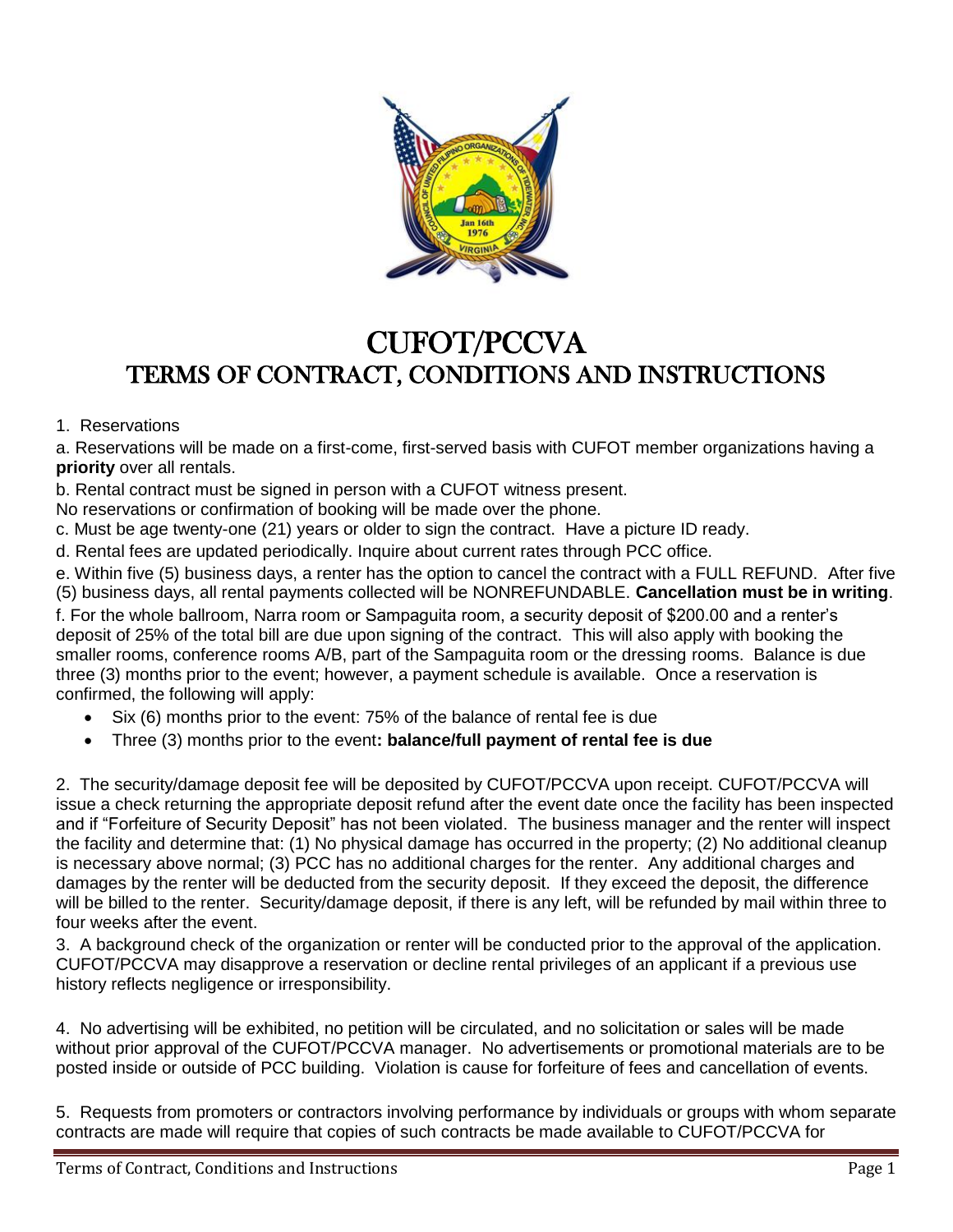inspection. If the event involves any type of performances, the promoter/contractor should guarantee that the use of the facility will not result in an infringement of any right protected under item 17 of the U.S. code (copyrights). The contractor will be solely responsible for the content of any performances at PCC.

6. A renter may select a menu with a caterer under contract with PCCVA within ten (10) business days of the date of the booking. The food and beverage contract is between the caterer and client. PCC will not assume responsibility for delivered rental equipment, mail, etc. CUFOT/PCC will not be held liable for any unsafe or bad food or beverage prepared by the renter or caterer. All rental equipment must be picked up the day after the event between 10:00 a.m. and 12:00 noon.

7. Respect our neighbors by keeping noise at a moderate level. Sound in the surrounding neighborhood is not to exceed 45 decibels and will be monitored by the building manager. Amplified music should be restricted to the room rented.

8. All events are to conclude by **12:00 midnight.** The client will be charged \$100 - \$200 for every fifteen minutes past 12:00 midnight. The extra charge may vary depending on how many employees are needed such as security guards, custodians, etc.

9. A valid ABC license must be submitted to the PCC office at least one week prior to a function serving alcoholic beverages. Alcohol consumption is prohibited outside the premises of the PCC building and must be confined to the contracted room only. All persons consuming alcohol must be at least twenty-one (21) years of age, and uniformed police officers and security guards may request identification. ABC license must be posted where the alcohol is to be served. Failure to cooperate will result in forfeiture of security/deposit fees and cancellation of the event. (see 17f)

10. Rental charges include a maximum of sixty (60) white tablecloths for the whole ballroom, maximum of forty (40) for the Narra room, and twenty (20) tablecloths for the Sampaguita room. Extra tablecloths will be charged \$3.00 each. With the exception of concerts, rentals include round and rectangular tables and upholstered chairs. One setup per group will be provided. Additional fees will be charged for any changes after the setup is completed.

11. One uniformed police officer or security guard is required for every one hundred (100) guests in attendance if the event is nonalcoholic and one uniformed police officer or security guard for every fifty (50) guests if alcoholic beverages are served. The uniformed police officer/security guard shall be present for the full length of the event and are required to remain on-site until all attendees have left the premises. CUFOT/PCCVA will make arrangements with the police department or security agency. However, the renter is responsible for payment of their services. Prevailing rates apply. Uniformed police officers/security guards have the authority to stop an event due to the following reasons: (a) Physical altercation occurring during an event; (b) Minors being served alcohol inside or outside the facility; (c) Destruction of property. An event closed down by police officers/security guards will subject the renter to loss of paid fees and paid additional charges.

12. **Kitchen is not to be used for food preparation, but only for warming already-prepared food**. The stovetop, grill, ovens, refrigerators, sinks and countertop may be used, but must be cleaned after the event. Cooking and service utensils are not available for use.

## 13. **Children must have parental or adult supervision at all times**.

**14.** In the event of a natural disaster, the renter shall be released from the contract. This includes power outage or any irremediable circumstances**. All paid fees entitle the renter credit for any future booking requests. No refunds will be made and rescheduling must be done in writing.**